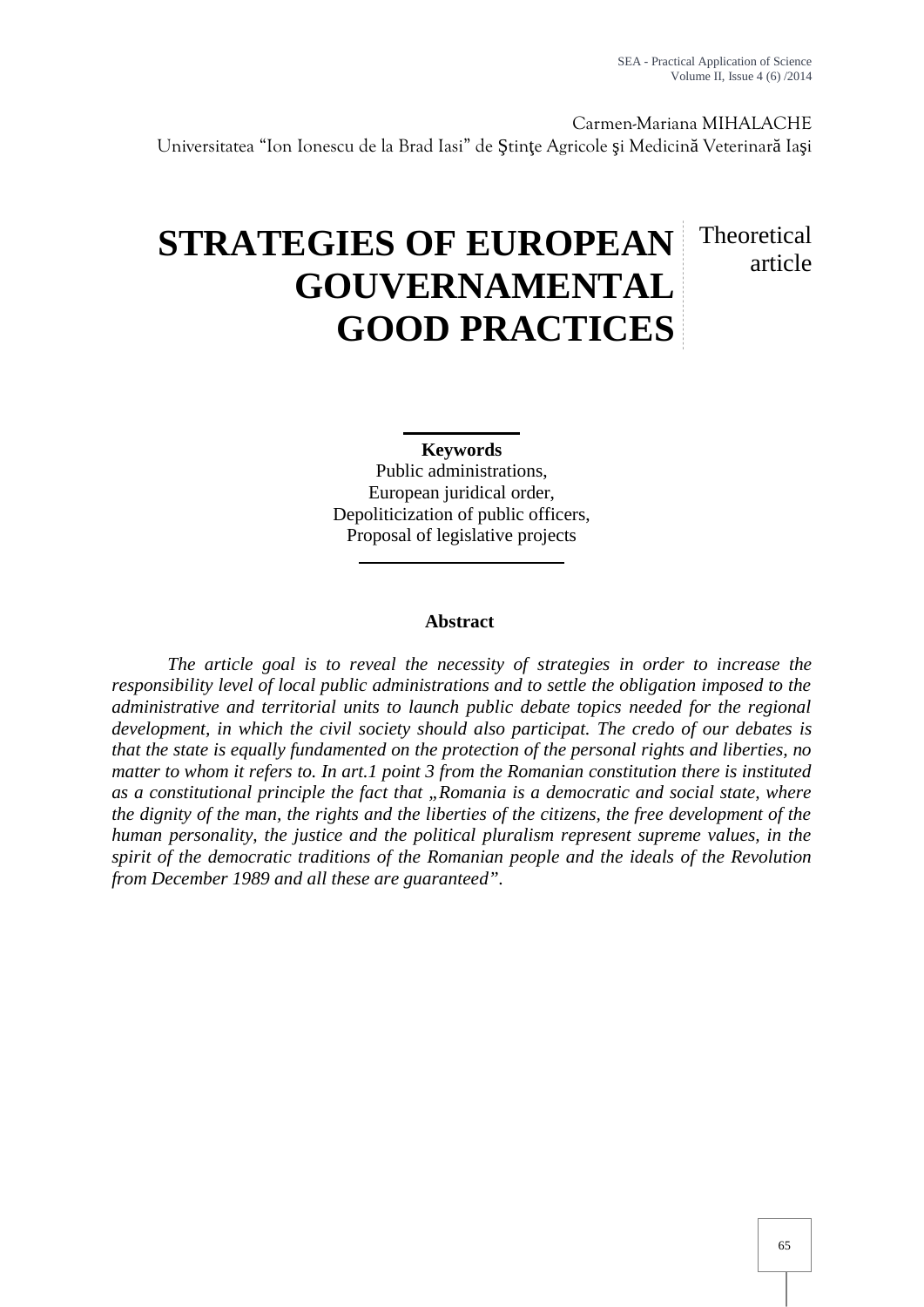#### **1.INTRODUCTION**

Romania has become a member of the European Union in 2007, and the accession process has changed the foundation of the national juridical order, which had to align with the European juridical order. This has opened the access of Romanian citizens to the Court of Justice in Luxemburg of the European Union, within national processes, as judges were obliged to address preliminary questions ( *in what concerns the preliminary questions procedure, we can refer to the provisions of article 267 from the Treaty concerning the Functioning of the European Union, abbreviated TFUE. This treaty was adopted after the Treaty establishing a Constitution for Europe (TCE), as the European Union has substituted and succeeded the European Community, through the Lisbon Treaty*) to the Court, because the latter is the competent authority to interpret the manner in which the European law is applied and the manner in which the National law is in line with the European juridical provisions, as they are registered in the treaties, directives, regulations and decisions of the Court, documents that we have mentioned above.

For the Romanian public officers working within the central or local administrative system, this was the moment when they started to benefit, according to the author of this study, from a new range of attributions related to the process of harmonization of the national legislation with the European legislation. Also, Romanian public officers had to adopt a certain impartial deontological conduct ( **[C1]:***The Law no. 7/2004 concerning the Code of Conduct for Public Officers, republished in the Official Journal no. 525/2.08.2007 (initially published in the Official Journal No. 157/23.02.2004); the Law no. 161/2003 concerning certain measures meant to ensure transparency in the exercise of public dignities, of public functions and in the business environment, the prevention and penalization of corruption, published in the Official Journal no. 279/21.04.2003; the Decision of the Government 432/2004 concerning the professional file of public officials, published in the Official Journal no. 341/19.04.2004* ), focused on the concept of transparency of the administrative and decisional action, on the free access of citizens to public information and to implement a citizen-oriented administrative system, for the benefit of the Romanian citizens **([C2]:***The free access to public information was established through the Law no. 544/200; this administrative reform has been continued through the law no. 52/2003*).

In the manual concerning the transparency in the public administration system, promoted by the Romanian Government through the Agency for Governmental Strategies and its webpage (www.publicinfo.ro), it is mentioned that, despite

the existing legislative framework, the latter is insufficiently known at local level, as the legislative structures were resistant to the changes brought by the implementation of the Law no. 544/2001 and of the Law no. 52/2003 and citizens were not interested in these new legal means, whose aim was to stimulate active participation of citizens and of nongovernmental organizations in the decision-making process; at the same time, the public administration system became more responsible towards citizens.

This *de facto* situation, according to the author of the study, was registered in 2003; in what concerns the year 2004, we can state that, as a result of the information campaigns carried out by the media, according to the provisions imposed by the European Union, citizens became more active in what concerns the exercise of their rights to make formal requests, as well as the access to public information they were interested in and which had a direct impact on them.

In return, we consider that the administrative system, despite the need for continuous professional training introduced by the Law no. 188/1999 concerning the status of public officers, effectively carried out through the training promoted by the National Agency of Public Officers **([C3]:***the Decision of the Government 1000/2006 concerning the organization and functioning of the National Agency of Public Officers, published in the Official Journal no. 698/15.08.2000),* did not adapt itself and did not manifest a voluntary orientation to the needs of the citizen who, through the exercise of his/her contestation right, asks for various pieces of information and interpretations concerning the manner of implementation of certain juridical norms that concerns him/her directly.

In order to depoliticize the public functions, the **Law concerning the Prefect and the Prefecture no. 340/2004 ([C4]:** *initially published in the Official Journal no. 658- 21.07.2004 and republished in the Official Journal no. 225/24.03.2008***)** was adopted and promulgated; this normative framework lead to the creation of a new category of public officers, namely the high officials. Even if the prefect is the Government's representative at the local level, (s)he occupies this executive function after (s)he is declared successful in the contest corresponding to this function, according to the provisions of **art. 21** from the abovementioned legislative framework.

In this new juridical context, the prefect cannot be removed from office according to political criteria; (s)he can be dismissed only based on criteria that are objectively related to the way in which (s)he has carried out his/her activity, according to the principles of legality, impartiality, objectivity, transparency, free access to public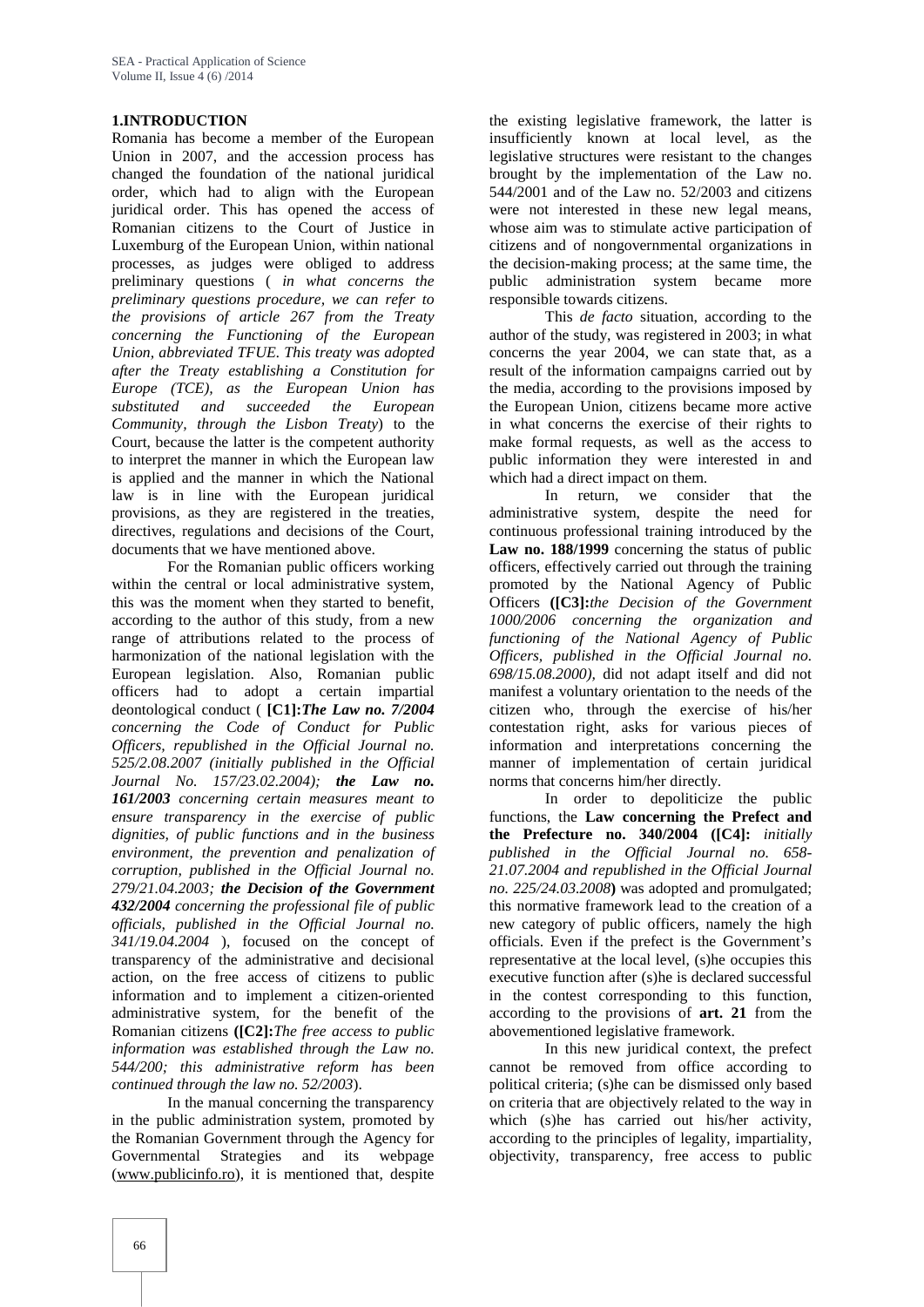information, effectiveness, responsibility, professionalization and citizen care.

The objectives of the study are the following:

a). The effective depoliticization of public officers, not only at the formal level, but also as a principle established for the central and local public administration, became an important issue with the promulgation and publication of the Law no. 188/1999 **([C5]:***Republished in the Official Journal no. 365/29.05.2007*) - the Law concerning the status of public officers, of the Law concerning the Prefect and the Prefecture no. 340/2004, of the Law no. 215/2001 concerning the local public administration **([C6]:***republished in the Official Journal no. 365/29.05.2007*), of the Law no. 67/2004 for the election of local public authorities **([C7]:** *republished in the Official Journal no. 333/17.05.2007, with further modifications and addenda, also brought by the Decision of the Constitutional Court no. 1219/2007 concerning the exception of unconstitutionality of the provisions contained in art. 96, sub-paragraph 10 in the Law no. 67/2004 for the election of the Authorities of local public administration, decision published in the Official Journal 117/14.02.2008*), as well as of the Law no. 393/2004 related to the Status of Local Authorities **([C8]:** *published in the Official Journal no. 912/7.10.2004. The legal framework of the Status of Local Authorities has the purpose to allow local counselors, departmental counselors, mayors and deputy mayors to exercise their mandate in good faith, despite their political affiliation, according to the oath taken in respect of the Constitution and of the laws of the country. The mandate will be exercised for the benefit of the citizens of the administrative unit represented by the respective public officials; their guaranteed immunity is strictly related to the freedom of opinion and action, in case of political opinions expressed during the exercise of the mandate, as well as in what concerns possible aggressions affecting them and their families for opinions and decisions related to the exercise of their mandate; the obligations of local elected officials, according to the legal norms stipulated in the provisions of art. 45-54 had the aim to make them more responsible and to oblige them to attend all meetings of the forum to which belongs the Local Council and, respectively, the Departmental Council)*.

**The abovementioned legal framework** has *as suggested target the depoliticization of the system, reasonable career prospects and a steady and permanent public service, according to the European model.*

*The imposed desiderata determined the creation of a uniform legislative framework, whose aim was the unanimous settlement of the legal liability – the administrative, patrimonial, disciplinary and criminal liability – whose*

*mechanisms become enforceable when the public officer starts to violate his/her obligations.*

b). The elaboration and implementation of projects, according to the following directions:

- the proposal of legislative projects by the local administrative administration, in collaboration with non-governmental organizations and associative organizations, such as associations, foundations, local organisms, associations of producers, associative institutions representing the activity branch taken into account by the proposed project;

- through these collaborations, the local administrative administration has in view the harmonization of the European legislation with the national and local framework, taking into account the fact that European directives only define European directions and development policies; the Member States are free to decide the manner in which they will be implemented;

- the initiation and implementation of actions that aim at informing citizens in what concerns new legal norms that can have an impact on their life and, in a positive perspective, checking if the citizens understand this information and use it for the specific purpose described by the legislator (example – promotion campaigns, initiated by the Ministry of Agriculture and Rural Development, in order to explain the advantages of associative organizational structures in the agricultural field).

#### **2. METHODOLOGY**

In the elaboration of this study, we have resorted to rules and arguments related to the logical interpretation of the normative framework that was described in the working norm. We have also used the method of contextual interpretation of the legislation, currently promoted by the Constitutional Court of Romania.

In addition, we have also implemented the case-study method, as the author of the study has participated in the campaign initiated by the Departmental Chamber of Agriculture in Ia  $i$  – "*The association – the road to success in developing agriculture''([C9]: http://www.cajiasi.ro, visited on the 21st of November 2014, at 12.00)* - event that took place on the 18<sup>th</sup> of November 2014..

## **3.RESULTS**

As an example of good practices, we will refer to the Campaign initiated by the Departmental Chamber of Agriculture in Ia *i* - "*The association* – *the road to success in developing agriculture''*, which is part of the series of actions that aim at informing citizens in what concerns the new legal norms that can have an impact on their life and, in a positive perspective, checking if citizens understand this information and use it in the specific purpose described by the legislator. This is,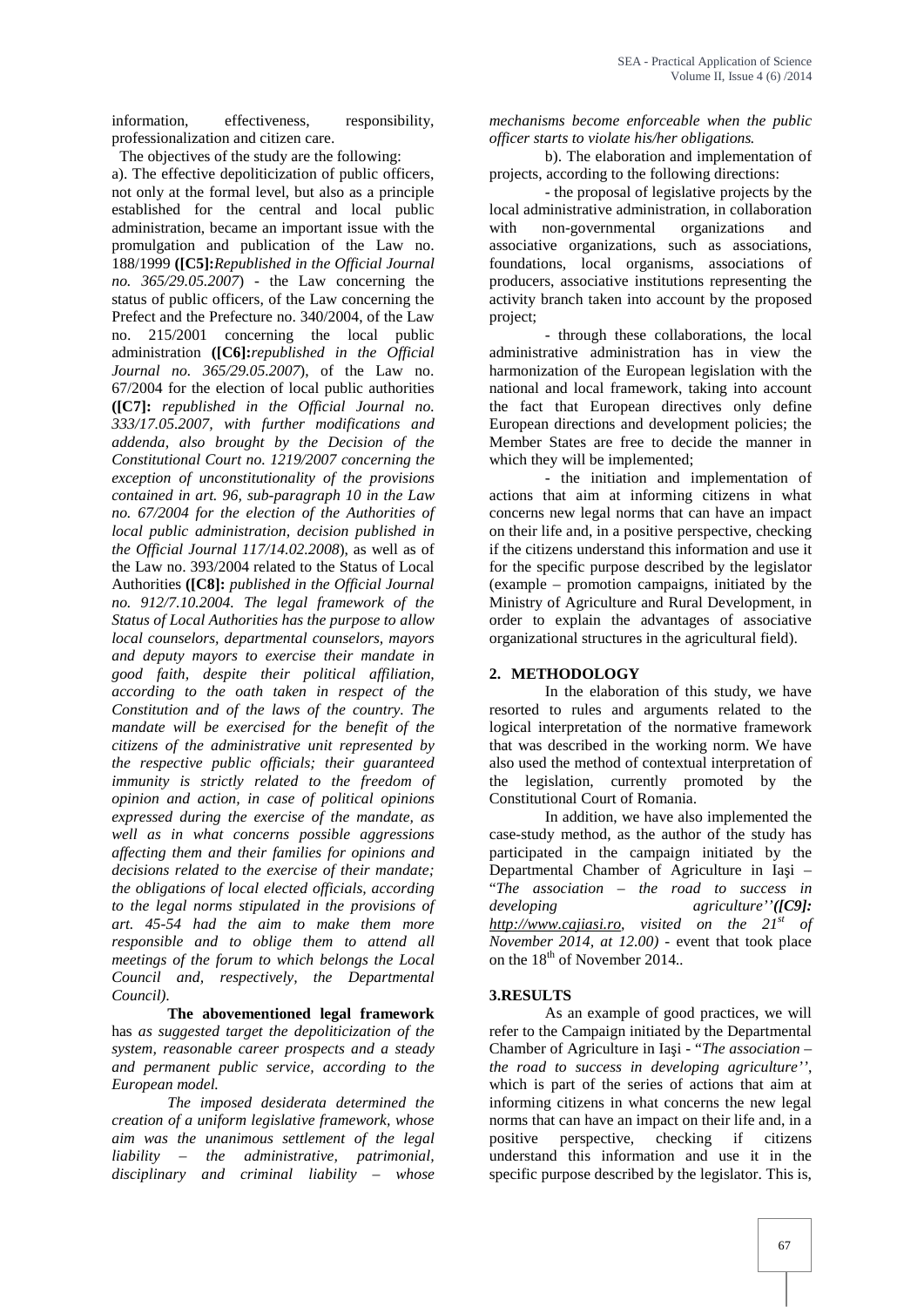in fact, the objective of the study herein, stated from the very beginning.

We should mention the fact that this campaign is not unique in the activity of the Departmental Chamber for Agriculture in Ia i, whose functioning is established by the legal framework included in the provisions of the Government Decision no.1609/2009 concerning the creation of departmental chambers for agriculture, through the reorganization of departmental offices and consulting centers from the agricultural field, which are under the authority of the Ministry of Agriculture and Rural Development, as it is part of a governmental policy promoted by MADR, functioning at the local administrative level.

For example, after the campaign from the  $18<sup>th</sup>$  of November 2014, there was a promotion campaign for the *de minimis* aid of 5000 euro, granted to agricultural producers in order to purchase milk tanks for the storage of milk at constant temperatures. These tanks were necessary because, according to the evolution of the legal framework at the European and national level, producers are forbidden to sell small quantities of milk in market places *([C10]: See the Decision of the Government no. 859/2013 related to the granting of the de minimis aid for the purchase of milk cooling tanks (republished in the Official Journal no. 100 from the 10th of February), as well as the Regulations no. 1.535/2007 of the European Commission from the 20th of December 2007 concerning the implementation of the articles 87 and 88 from the EC Treaty related to the de minimis aids in the field of agricultural production*).

Bearing in mind the abovementioned example of good practices, we appreciate as pertinent the proposal according to which, through the Groups of Local Action, legally organized as associations, it is possible to implement regional development projects based on the concept of developing local products, trades, traditions and services - in what concerns the validity of the association forms, they should meet the provisions of the **Emergency Ordinance no. 26/2000** concerning associations and foundations *([C11]: Completed with the Law no. 22/2014, published in the Official Journal no. 188/17.03.2014).*

The concept of local product or service must be developed, according to the standardization promoted at the European level; nevertheless, it must be adapted to the local environment, through the establishment of certain social and economic relations between the producer of goods and services who uses only local resources and the local decision-making factor from the commune, town, city, which has the main role in the elaboration of a strategy to attract European and national funds that help regional development through various financing directions.

The implementation strategies that we take into account are classified according to the following directions, which were also described in the objectives of the study:

- the proposal of legislative projects by the local administrative system, in collaboration with non-governmental associations and associative organizations, such as associations, foundations, groups of local action, organizations of producers, associative organizations representing the activity branch taken into account by the proposed project;

- through these collaborations, the objective had in view by the local administrative system is the harmonization of the European legislation with the national environment, taking into account the fact that European directives only define European directions and development policies; the Member States are free to decide the manner in which they will be implemented;

At present, according to the author of the study, the only way in which the local autonomy functions is represented by the projects of Government decisions, usually elaborated by the administrative team of the Departmental councils, at the request of the mayors of small administrative and territorial units. When analyzing the concept of local autonomy, we must take into account the fact that the local administrative system will always know better the local problems, compared to the Local Administration. Also, we should know that small administrative and territorial units do not benefit from specialized staff, as the necessary public funds are lacking; nevertheless, they are able to identify various solutions needed at the local level, which can be implemented only through Government Decisions, because the public funds are insufficient or because of the hegemony of the central public administration in what concerns certain activity branches, fields of social interest, etc.

The strategy that we suggest in order to increase the responsibility level of local public administrations is the obligation imposed to the administrative and territorial units to launch public debate topics needed for the regional development, in which the civil society should also participate. These debates should be followed by proposals of law projects or of revisions of the existing laws, through the identification of the issues caused by their implementation.

A strategy related to regional development is the clarification of the problems concerning the property right, generated by the issue of a large number of property titles containing wrong information (in what concerns cadastral indicators, the name of the holder, according to his/her identity card). This rectification competence is possible at present due to the modification of the **Law no. 18/1991**, through the provisions of art. 9, index 2 from the Law no. 219 from 2002 *([C12]: This fact*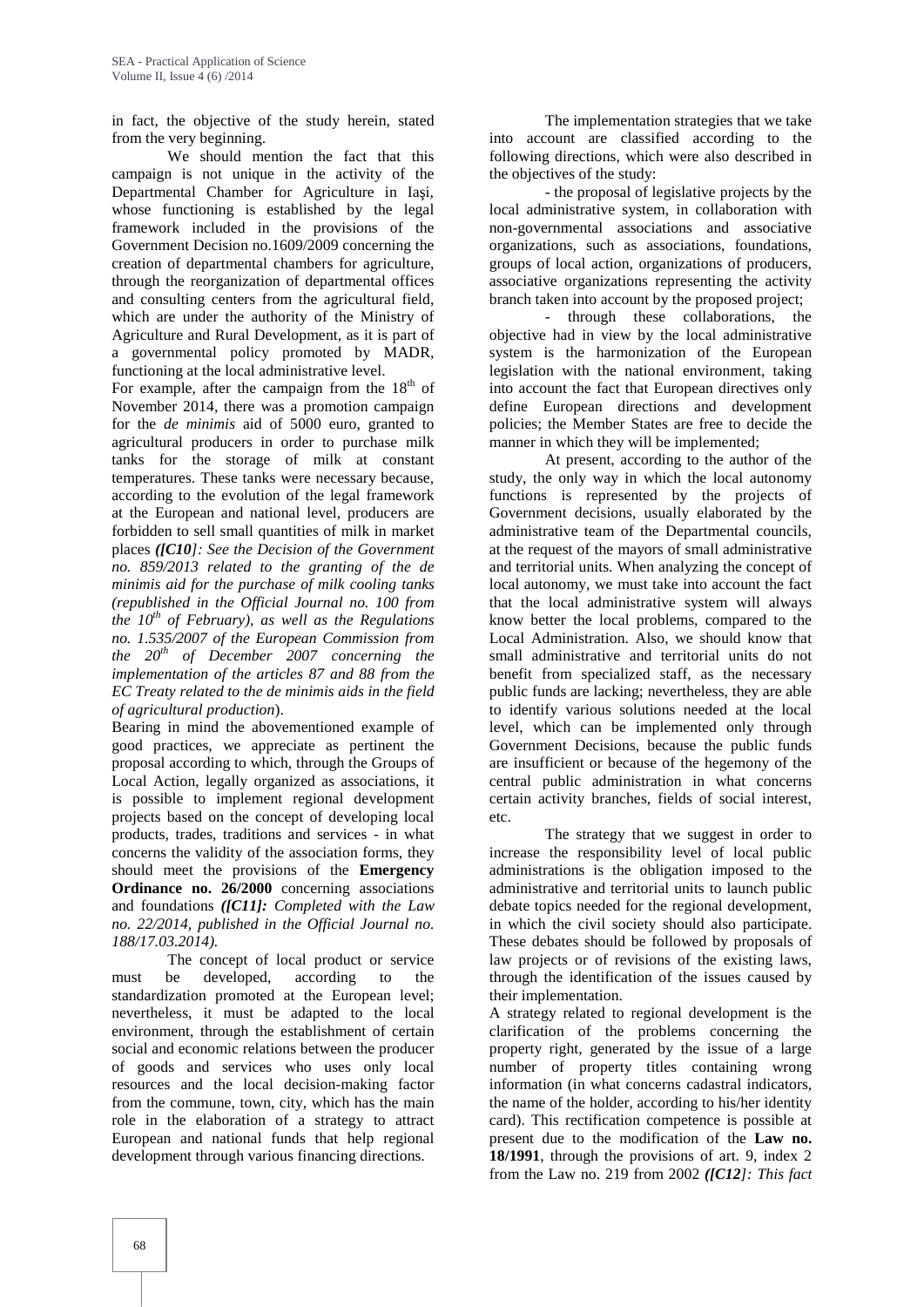*has generated the introduction of art. 59, index 1 of the Law 18 from 1991, amended and republished, which has determined the re-transfer of the competence concerning the rectification of the property titles from the Courts to the Local Committees responsible for the agricultural real estate:*

*"(1) The correction of material errors registered in the property titles, which are the result of writing mistakes, will be carried out by the Land Registry Office.*

*(2) The correction of the property titles can be carried out by the Land Registry Office, according to the decision of the departmental committee. (3) The procedure of correction of material errors and of rectification of the property titles will be authorized through an order with normative character issued by the General Manager of the National Agency for Cadastre and Land Registration.");* it has led to the introduction of the art. 59, index 1 from the Law 18 from 1991, amended and republished, which has transferred this competence to the Communal Committee of Agricultural Real Estate**.**

At present, the administrative procedure concerning the rectification of the property titles is unprofitable, as the local decision-making factors wait for the introduction of methodological norms.

In case of Ia i county, the Departmental Committee of Agricultural Real Estate has noticed these issues and has adopted the Decision of the Departmental Committee in Ia i no. 285 from the 19<sup>th</sup> of September 2014, through which it has established that the Local Committee of Agricultural Real Estate has the capacity to conclude the file related to the modification of the property title; thus, it has clarified the provisions in art. 59, index 1 from the Law no. 18/1991 which, without including a contextual interpretation of the mechanism related to the agricultural real estate law, led to the conclusion that the only institution that had the capacity to correct the property title would have been the Agency for Cadastre and Land Registration in Ia i.

Nevertheless, we consider that it is necessary to promote a decision of the government similar with the Decision of the Government 890/2005, which was a methodological norm, because we need to establish who is the holder of the property title, in relation with the property (s)he owns; also, we need a national cadastral plan that registers the situation on site, according to the abovementioned aspects and to the destination classes mentioned on the titles (as they do not correspond to reality; many categories of vine, orchard, forest are mentioned only on paper and do not exist in reality).

#### **4.CONCLUSIONS**

To conclude, the author of the study considers that the problems of the local and central administration may be solved only through effective communication from the local to the central level and vice versa. At the local level, problems must be solved for the good of citizens, through the transparency of the decision-making process and through the stability of public officers who must have at their disposal all necessary resources (salary rights, funds needed for professional training), but who must also be protected from the political factors that may manipulate in a direct or indirect manner the administrative process **([C13]**: *For example, there were frequent situations when the Local Council had on its agenda the approval, through a decision of the Local Council, of the dismissal of a local counselor, according to one of the situations stipulated in art. 9, sub-paragraph 2, letter f (final conviction pronounced by a Court in case of a sanction involving the deprivation of liberty) or in art. 9, sub-paragraph 2, letter h, index 1 (the loss of the quality of member of the political party or of the organization of national minorities on the list of which (s)he was elected), with reference to art. 9, sub-paragraph 3 from the Law no. 393 /2004 and when it has voted against the abovementioned legal provisions).*

#### **Acknowlegments**

This work was supported by the strategic grant POSDRU/159/1.5/S/141699, Project ID 141699, co-financed by the European Social Fund within the Sectorial Operational Program Human Resourses Development 2007-2013.

#### V**. BIBLIOGRAPHY**

- [1] **The Law no. 7/2004** concerning the Code of Conduct of Public Officers, republished in the Official Journal no. 525/2.08.2007(initially published in the Official Journal no. 157-23.02.2004);
- The Law no. 161/2003 concerning certain measures meant to ensure transparency in the exercise of public dignities, of public functions and in the business environment, the prevention and penalization of corruption, published in the Official Journal no. 279/21.04.2003;
- [3] **The Decision of the Government 432/2004** concerning the professional file of public officers, published in the Official Journal no. 341/19.04.2004
- [4] **The Law no. 544/2001** related to the free access to public information
- The Law no. 52/2003 related to the transparency of the decision-making process in the public administration field
- [6] **The Law no. 188/1999** concerning the Status of public officers